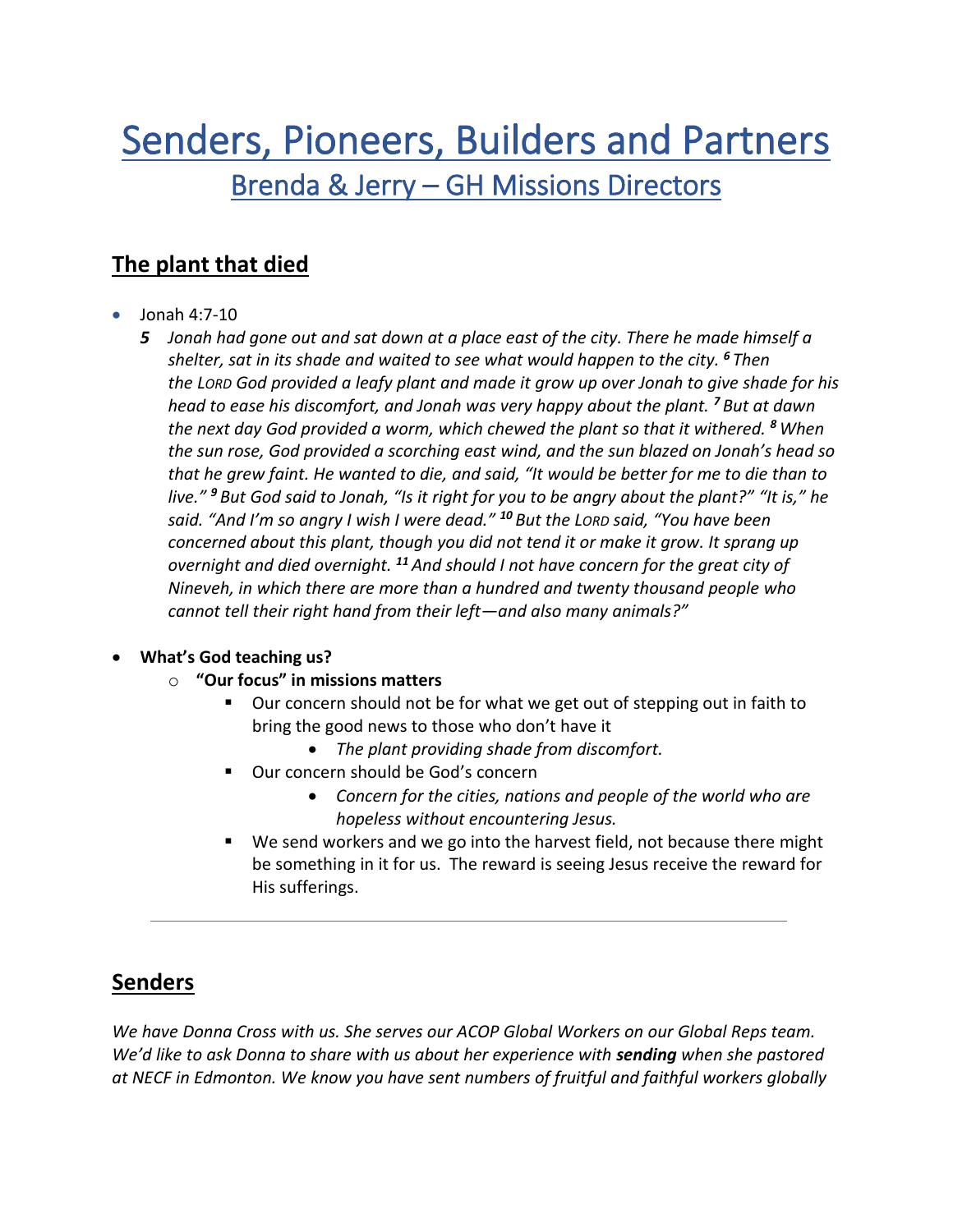*as missionaries and within Canada to minister or pastor in churches. We'd like you to focus on one family specifically that you sent to the middle east in these questions.*

#### **Interviewee**

- **Donna Cross**
- Donna, what are the results from sending some of your best to least reached people groups? Do you have a story or two you could share?
- Donna, what steps did you take as a Pastor and Church to send workers to multiply globally?
- Donna, how did your church feel about sending and how were they impacted by this global work?

If you do not have people from within your church currently being mobilized and sent, can we encourage you to join forces with other ACOP churches by supporting others who are going? That's how we send together and are better together.

## **Pioneers**

*Sean and Melissa were Global Workers with ACOP Beyond for 6 years and returned 18 months ago to serve as President of EC, where they continue to equip and mobilize for global missions.* 

## **Interviewees:**

- Sean & Melissa
- Sean, can you explain what a Least Reached or Unreached People Group is and how identifying "gospel access" is crucial to understanding these terms and need?
- Melissa, why did you leave Canada to go work among a least reached people group?
- Melissa, what percentage of the nation where you served were followers of Jesus?
- Melissa, why does it matter that we send workers to people groups who have no access to the gospel?
- Sean, how do you see your return to Canada and your role here lending itself to sending workers to least reached people groups?
- Sean, how can ACOP leaders influence and prioritize this?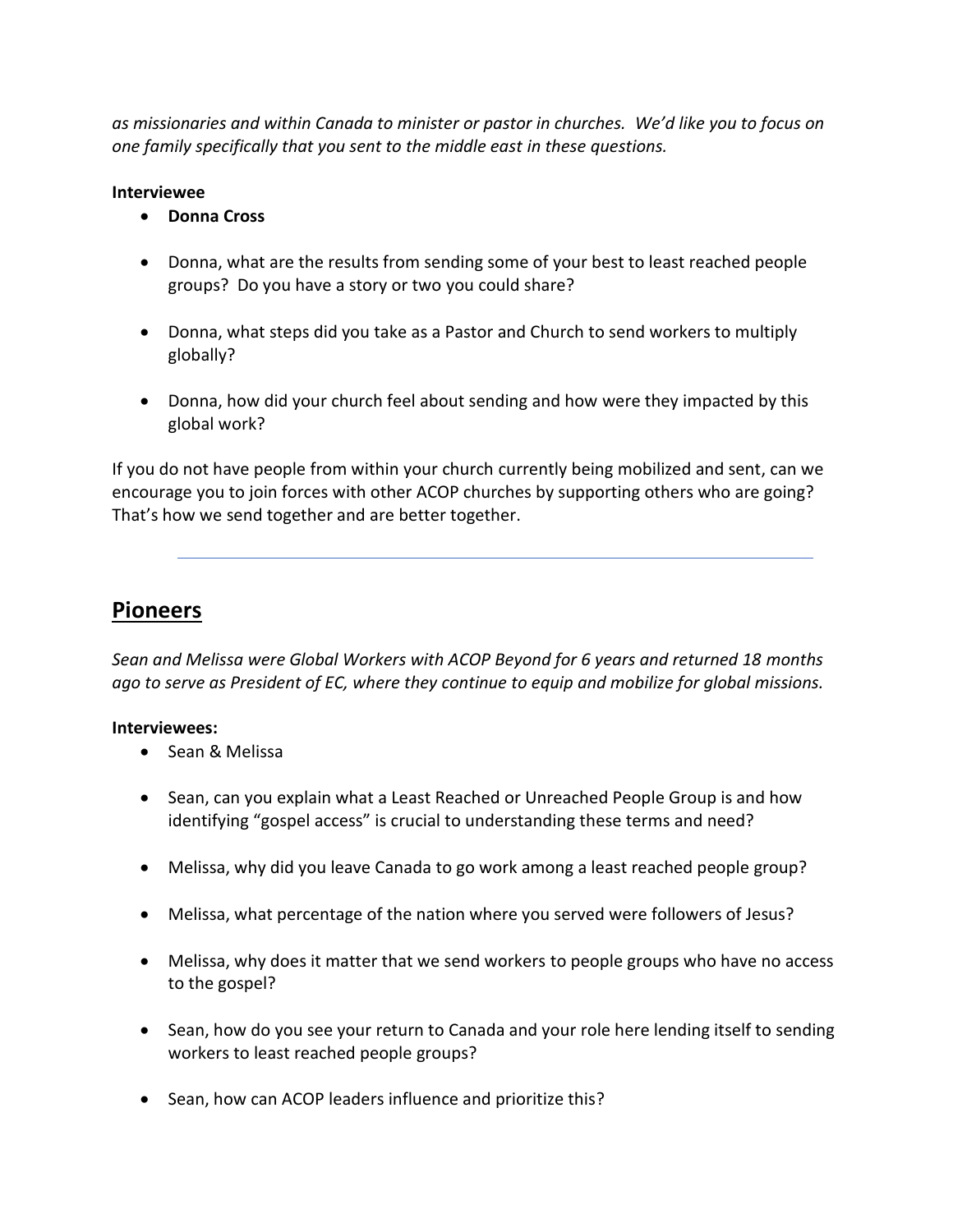*Next we are going to talk to Tiara and Britney. Both are newly approved Global Workers.*

- Tiara B
- Tiara, you're a brand new worker. Thank you for saying yes.
- Roughly where in the world are you going and can you tell us about what work among this people group will look like?
- Britney B
- Britney, you were just in this country in North Africa on a scouting trip. 5 of you have just been approved to return to North Africa as global workers later this year and into next year. Can you tell us how it came to be that so many of you sensed the call to go to North Africa?

## **Builders**

*Andrew Vahi serves with his wife Erica and their children in New Brunswick where they give leadership to the Village of Hope. They also are part of the leadership of the Village of Hope in Estonia.* 

## **Interviewee**

- Andrew Vahi
- Andrew, could you tell us a bit of the work you have pioneered and how long-term mission commitment has resulted in making disciples?
- Andrew, could you tell us a story of someone's life who has been transformed by Jesus and is now a disciple maker and leader?
- Andrew, have churches been birthed out of this work?

## **Partners**

*Both Stan Powers and Gary Langerud are part of our Global Harvest Missions team and both work into Africa.*

#### **Interviewees:**